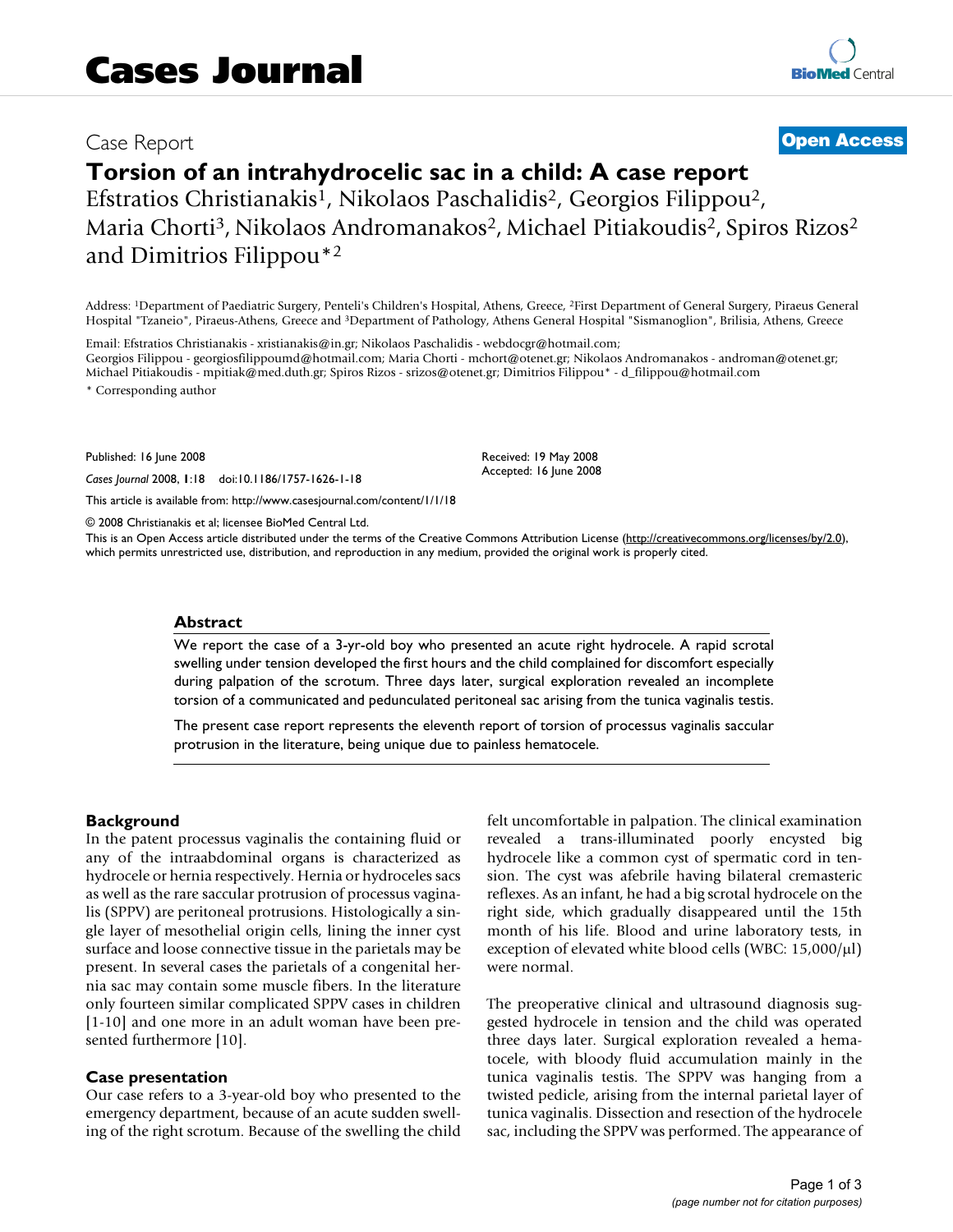

#### Figure 1

Twisted but not necrotized SPPV, with a blood-colored external wall. Mosquito forceps hang on the wall of the main hydrocele sac.

the twisted SPPV was non-translucent (figures 1), instead of another normal no-twisted SPPV. The histological examination of the twisted SPPV revealed a lining of mesothelial cells and the presence of fibrin, secondary to the torsion (figure 2). The patient presented no postoperative complications and discharged the next day.

# **Discussion**

The SPPVs, which are usually referred as intrahernial hydroceles or intrahydrocelic hernias, are fluid-filled sacs lying entirely within the hernias. Intrahernial or intrahy-



# **Figure 2**

H-E × 40. Histological view of the intrahydrocelic sac revealing the internal surface lining of the mesothelial cells (a) and the attached fibrin secondary to the torsion (b).

drocelic sacs are a more accurate term, because these entities containing fluid contents and are free hanging. They seem like simple serous cysts, with a short or long pedunculated stalk, communicating through a small hole, as in our case in the hanging part with the intrahydrocelic space.

The first who described a pedunculated cyst within the hernia sac, a**s** a partial distal intussusception of a patent processus vaginalis, in a child, was Dr. Lockwood in 1896 [1]. Lockwood had initially the same wrong impression to the authors of the present case report. Bloom DA et al and Perez LM et al on 1993 and 1999 respectively described three cases of intussuscepted patent processus vaginalis which was twisted [1,2].

In the literature only eight cases referring to "torsion of an inguinal hernia" [2-7] and three more ''to torsion of a communicated hydrocele or benign cyst'' have been presented [8-10]. The vast majority of the presented cases refer to children except a unique report from Russia which describes torsion of an intrahernial cyst in an adult female patient [10]. The containing fluid in all these congenital origin sacs was serous or bloody.

The SPPV most frequently lie just proximal to the scrotal inlet or close to the testis and it can produce discomfort or acute scrotum in cases that is tearing. For this reason they must be included in the differential diagnosis of suddenly appearing persistent hydroceles or acute scrotum in children. The severity of symptoms depends on the cyst's size and the existence and the pattern of the concomitant torsion. Long pedunculated small cysts are more predisposing in complete torsion. This fact is facilitating from the gravity, since the cyst is hanging from a firm point towards the bottom of the hydrocele sac, exactly as the clapper bell. Eleven out of the thirteen reported cases were presented with painful scrotal swellings, but two were painless enlargements, as in our case [7-9]. This is may be a possible explanation for the great number of undiagnosed transiently twisted SPPVs. In addition, these must be differentiated from the inguinal cystic lymphangiomas.

The preoperative clinical and ultrasound diagnosis in our case was difficult. The cyst was occupying almost the entire anatomical space of the tunica vaginalis without acute scrotum, because of partially twisting. In such cases bleeding may occur mainly from the external parietal vessels lying next to the cyst, although it is difficult to cause necrosis of the cyst. In all of the reported cases the patients did not present nausea, vomiting or abdominal pain, symptoms that are very common in children with testicular torsion.